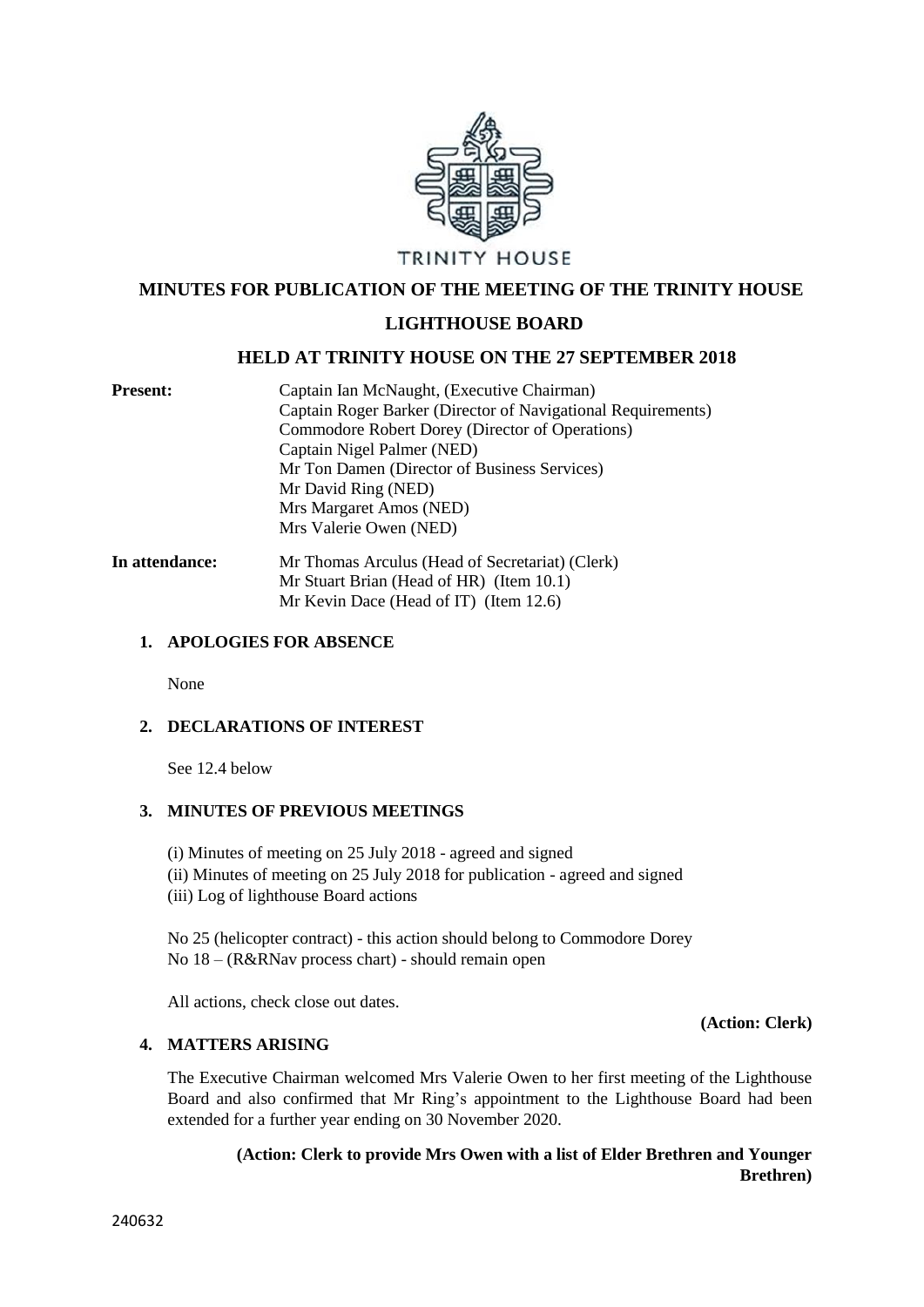### **5. HEALTH AND SAFETY MATTERS**

Commodore Dorey reported that there had been a reportable incident on Tuesday 25 September at the Swansea outstation. An internal investigation is proceeding.

The Board was pleased to see evidence of rising trend in near misses being reported.

Report noted.

### **6. BUSINESS PERFORMANCE**

The Board discussed the Lighthouse Board KPI report. Capt Barker explained the AtoN availability statistics and the work done recently by his department in assessing the 30 m Belgian trawler that had been wrecked recently.

Report noted.

### **7. MATTERS ARISING FROM EXECUTIVE DIRECTORS' REPORTS**

**Industrial action** – Noting an earlier discussion at the Audit & Risk Assurance Committee, Commodore Dorey summarised to the Board the measures being taken to address the threat of industrial action by the Unite Union. The ballot is set to close on 15 October and we await details of the decision and the terms of the strike if one is brought. The Board was content with the measures being taken.

Lightvessel 10 – The vessel has shown the most significant signs of age in terms of hull steelwork, beyond that which has been seen before within the fleet. The Marine Operations department have a task to produce a paper on the long-term future of maintaining the light vessel fleet. As a baseline, the navigation requirement will be discussed by the Examiners Committee.

**Asbestos surveys**- Surveys are proceeding. The organisation's approach to asbestos and lead paint were discussed by the Board which focusses on safety and avoiding future legacy issues for our successors.

**Appendix 1** - The Board looked at the graph of running costs versus budgets and noted that running costs are lagging slightly behind budgets and in the coming months the expected financial outturn would be kept under close review with the assistance of the budget holders and Finance. The Board discussed the requirements of avoiding carrying over projects or expenditure into the new financial years to avoid undue pressure on next year's budget.

**Portland Bill purchase** - The Board noted that the Portland Bill Visitor centre and Flat purchase is due to complete on 28<sup>th</sup> September.

**ISO Audits** - The Board requested that a review of the level, scope and provision of external audit services was required and also the need for ISO certification at all, before a decision is made to award a new contract**.** 

**(Action: Clerk)**

### **8. AIDS TO NAVIGATION PERFORMANCE**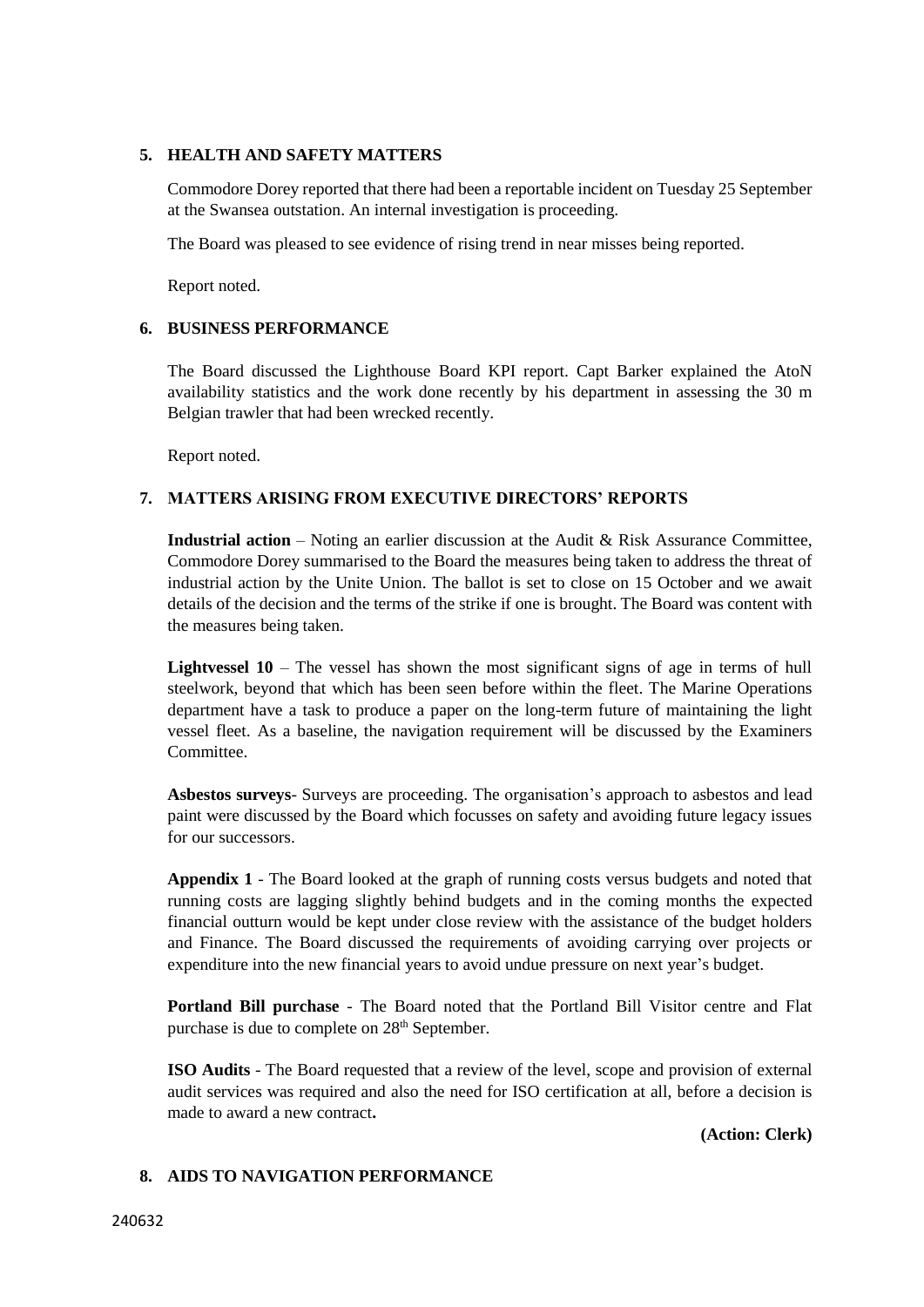Captain Barker presented the report on AtoN performance.

With regard to paragraph 3.2 (DGPS station availability) Captain Barker said that at no time was cross-station availability compromised because although individual stations are shown on occasions as below the IALA Guidelines, the DGPS system as a whole on which the guidelines are based, did not.

Report noted.

## **9. MATTERS FOR DISCUSSION**

### **9.1 DFT/Parliamentary**

The Executive Chairman reported that Parliament is in recess currently for the conference season.

The Shipping Minister visited Trinity House yesterday with Rod Patterson (DfT).

### **9.2 Ship Procurement**

Commodore Dorey provided an update on the ship procurement project. We are currently developing a set of requirements to take to Industry to design and build the ship for us. Although we are looking for innovation in the way the ship performs, we are looking for tried and tested reliable equipment. Our key constraint is draught, but the intention is to give maximum scope to the designers in all other respects, to develop a solution which will not only do the job required, but will improve on the current adverse weather performance, which was a key lesson from the Fleet Review in relation to Risk Response capability.

It is also important for Industry to understand how we need to use the ship. An invitation to tender is currently out for a specialist to help with the business case (Green Book process).

Another tender will be issued for a requirements/design consultant who will assist with both challenging and supporting our requirements set and in forming them into an ITT for design and build. They will subsequently assist in the evaluation of proposals in order to down select potential contractors.

Mr. Damen raised the aspect that there is an expectation that TH objectively will review all delivery methods of TH's statutory role and Commodore Dorey explained that this will flow out of the project using the requirement set as the basis (along with other parameters) for assessing the viability of contracted, conversion or new build solutions as the method of delivering the required capability.

A market interest day will be held on 5 November to engage with designers, yards, brokers and others who may ultimately tender for the provision of the replacement vessel.

The aim will be for the vessel to be delivered in Autumn 2021.

The Executive Chairman confirmed that he has had an email from the DfT authorising the ship procurement project.

The Executive Chairman has written to the chief executives of NLB and IL explaining that the ship build will be a TH exercise and not a Tri GLA process but we will be prepared to share knowledge and experience with them.

## **9.2.1 Revised Sanction Letter dated 11th of September 2018**.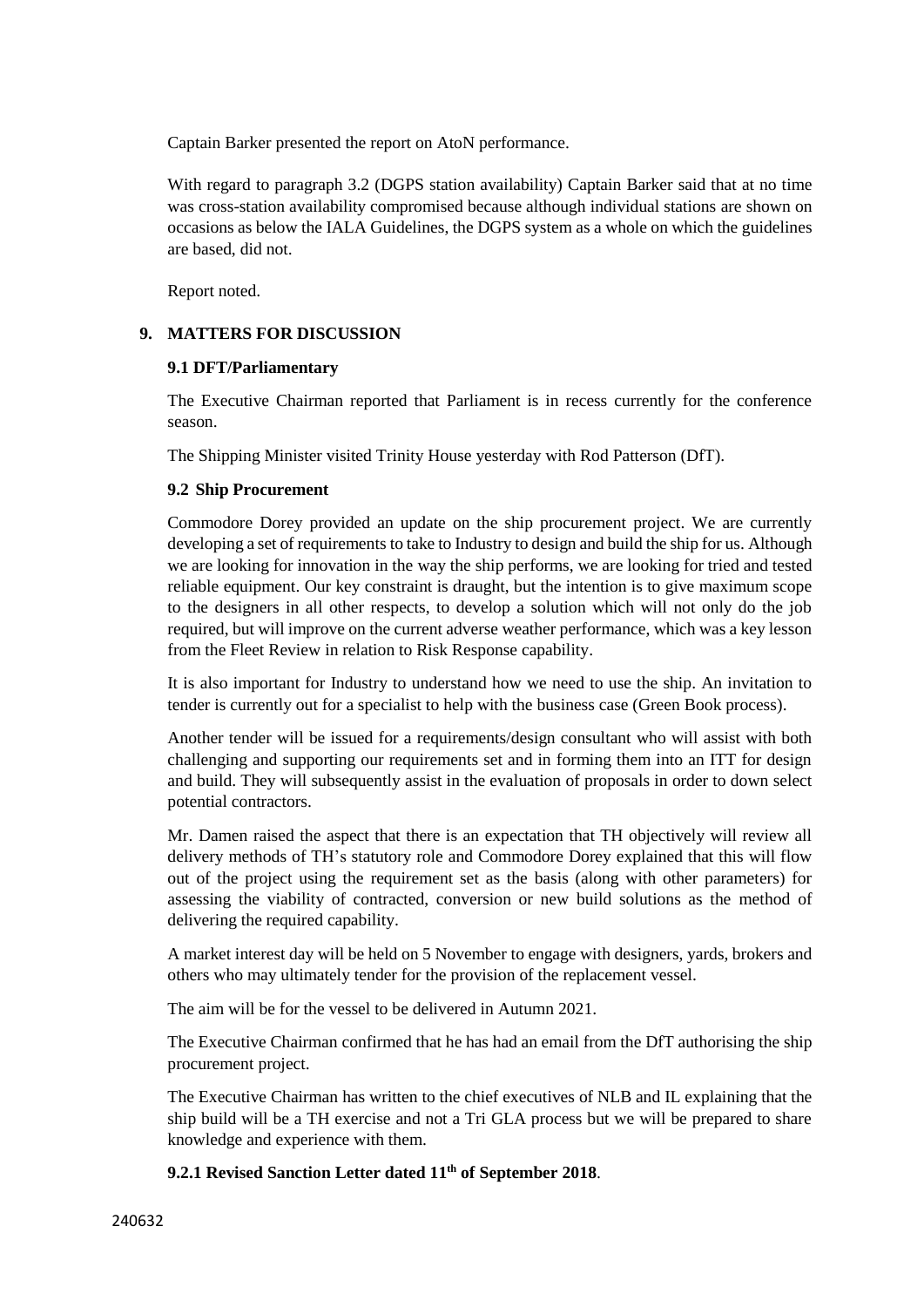Noted.

### **9.2.2 Minister's Letter to JSB chair dated 17 /09/2018**

Closing the phase 2 Fleet Review project formally.

Noted.

### **9.3 Draft Corporate Plan 2019-2024**

Presented by Mr Damen with his observations including the requirement to correct the erroneously understated pay cost in the outer years and suggested increases for non-pay cost as presented. Mr Damen confirmed the marginal impact on the RPI-X regime from 3.1% to 2.9%.

A discussion followed about the buoy modernisation programme. Captain Palmer and Mr Ring felt that the way it was currently portrayed in the Corporate Plan that this initiative is not presented well enough as a good news story. The Corporate Plan should make clear that it is not a research and development exercise as it has been pursued for the last 8 years, in fact, like the development of our lighthouse solutions, this constant striving to improve performance is normal business and this provides opportunities which have the potential to reap cost reductions in future. Commodore Dorey agreed that the wording of the proposal could be developed further.

## **(Action Mr Damen to reword this section of the Corporate Plan and explanatory note 2 with support for Cdre Dorey)**

The Board also discussed potential pay and running costs scenarios in view of future expected pay awards in a higher than currently experienced inflationary environment. This discussion also covered the impact of NLB's pay remit versus the Scottish pay directive and central government policy which would have an adverse impact on TH.

The Board discussed DGPS and said that it is a Tri GLA decision but it is right for us to highlight it here.

The Board agreed that, subject to corrections and some textual amendments, the Plan could be submitted to the Department for Transport.

### **(Action: Mr Damen)**

### **10. STRATEGIC MATTERS**

### **10.1 Workforce Planning**

Mr Brian (Head of HR) presented a report on workforce planning.

Mr Damen concluded that TH and in particular the HR department was approaching this in an adequate and professional matter in view of the size of the organisation and circumstances we find ourselves in.

### **11. JOINT STRATEGIC BOARD MATTERS**

### **11.1 JSB Strategic Agenda** –

Noted.

**11.2 JSB Meeting Agenda** –

Noted.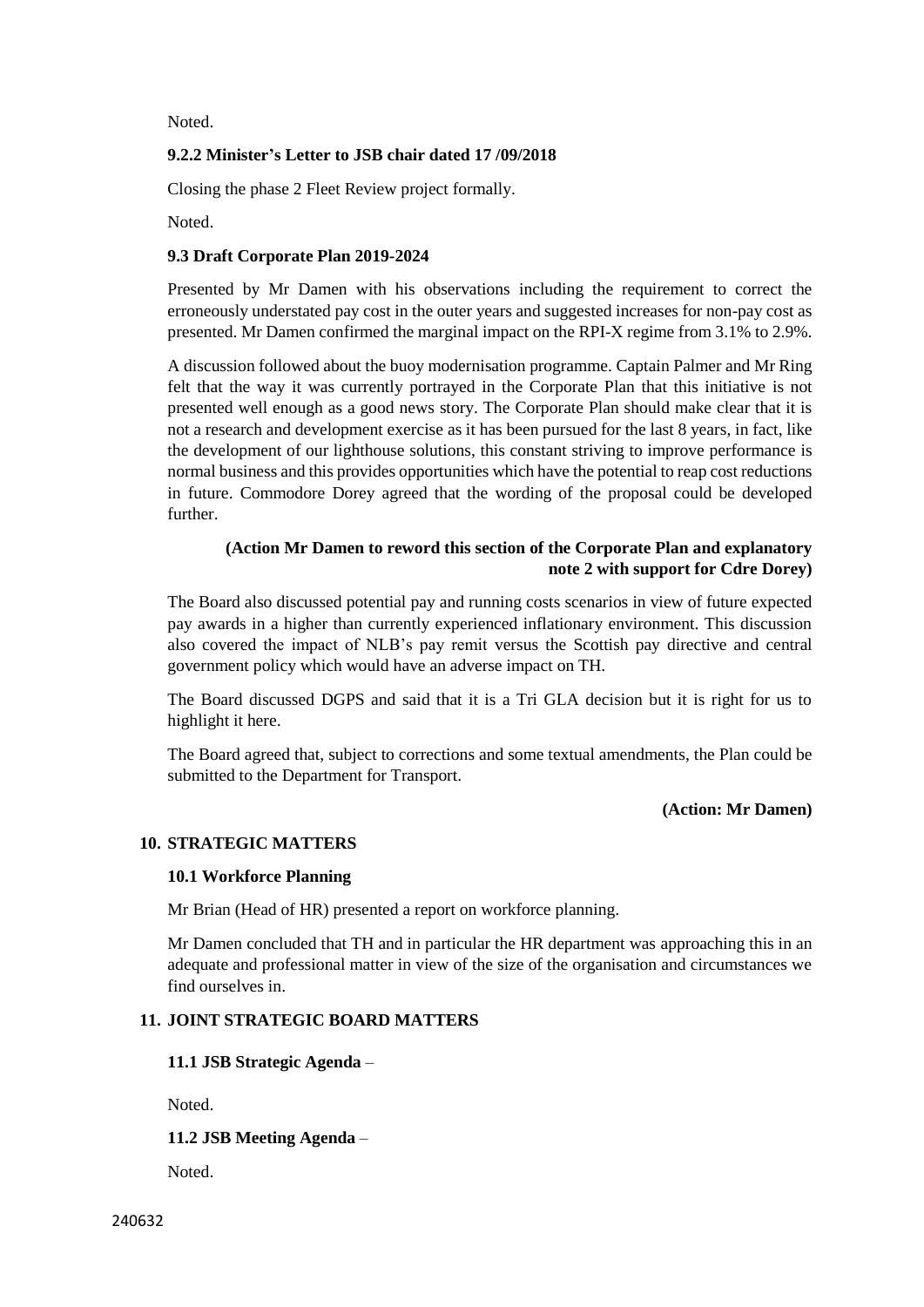It was also noted that IGC2 will discuss the RPI minus X formula and will take professional advice in relation to a suitable alternative arrangement.

## **12. OTHER MATTERS TO BE NOTED APPROVED**

#### **12.1 Verbal report from the Audit and Risk Assurance Committee Chair**

Mrs Amos reported on the meeting which had taken place earlier the same day. Matters discussed included the annual report and accounts which had been approved for submission to the Lighthouse Board subject to minor textual amendments, the light dues audit report which had received a 'substantial' opinion. Cyber security and data protection had been discussed, as had the audit planning workshop which has been planned to take place in November.

#### **12.2Lighthouse Board Review of Effectiveness 2018**

The Clerk presented a report on the results of the effectiveness survey which members of the Lighthouse Board had participated in. The Board agreed on the whole that it had complied with its articles of constitution and terms of reference and had discharged its statutory role effectively. Board members partially disagreed in six areas, three of which it had disagreed with in 2017 as well.

#### **12.4 Register of Interests**

All members were issued with forms on which to record any interests which may conflict with their activities as members of the Board.

### **(Action: Clerk to send forms from the previous year to Board members)**

The completed register will be published on the website

### **12.5 TH Annual Report and Accounts**

Presented by Mr Damen. The annual report and accounts had been discussed in detail that morning at the Audit and Risk Assurance Committee (ARAC). Subject to changes agreed by the ARAC the annual report and accounts were approved for signature by the Executive Chairman.

### **12.6 Navigational Requirements Policy**

Approved.

# **(Action: Captain Barker to consider the risk response criteria as an addition for the next revision)**

### **12.7 Update on Data Protection Steering Group Activities**

Update on the activities of the Data Protection Steering Group (DPSG). The Clerk and Mr Dace presented a report on the activities of the DPSG and preparations that were being made for the GIAA data protection audit in December. The Board noted the progress that had been made and the work which remained ongoing.

### **12.8 GLA Research and Development (GRAD) update**

Report noted.

The Board also noted that the work of GRAD in relation to implementing the findings of the Blackett report on GNSS issues has been highly praised by UKSON (UK Safety of Navigation) committee.